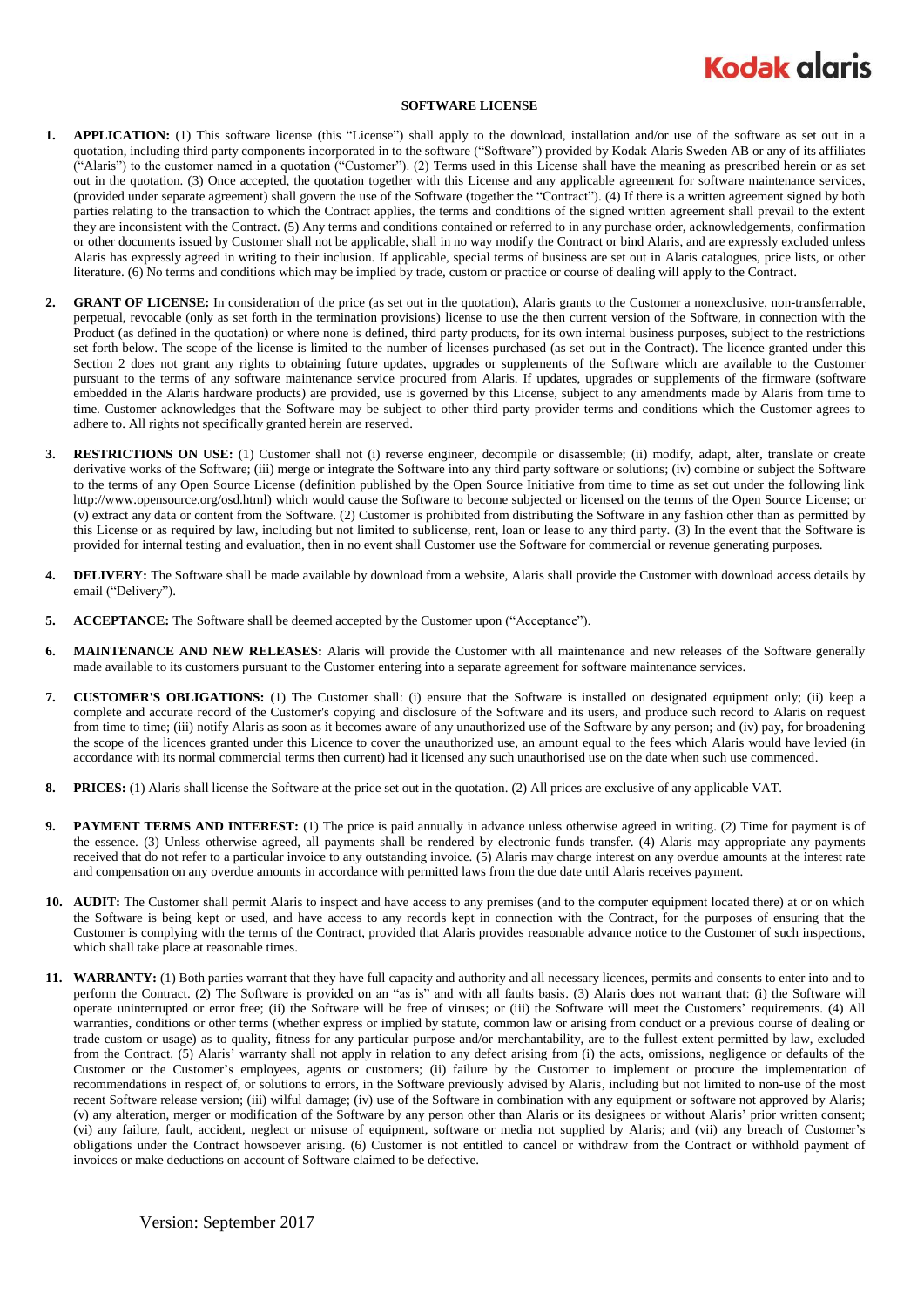## **Kodak alaris**

- **12. LIMITATION OF LIABILITY:** (1) If not expressly provided for otherwise in this License in no event, whether in contract, tort (including in either case negligence), misrepresentation (other than fraudulent misrepresentation), breach of statutory duty or otherwise pursuant to the Contract, shall Alaris be liable for any loss of profits, anticipated savings, revenue, business, loss or corruption of data or reconstruction of data, loss of use, loss of goodwill, loss due to delay or any indirect, special, incidental or consequential loss or damage whatsoever. (2) Alaris' sole obligation and liability for breach of the warranty set out in Section 11 (2) above, is for Alaris to use commercially-reasonable efforts, at Alaris' expense, to replace software media or modify the Software so that the warranty specified under Section 11 (2) is true. In the event of a warranty claim, Customer shall be responsible for the removal of any defective Software and subsequent replacement of any replacement Software. (3) Subject to (1) and (2), Alaris' aggregate liability for all other claims, whether in contract, tort (including in either case negligence), misrepresentation (other than fraudulent misrepresentation), breach of statutory duty or otherwise pursuant to the Contract, shall be limited to the price paid by the Customer for the specific Software giving rise to the claim in the 12 months prior to the claim which the loss or damage occurred. (4) Nothing in the Contract shall be deemed to exclude or limit Alaris' liability in respect of: (i) Loss or damage caused by wilful intent or gross negligence of Alaris or Alaris' officers, employees, agents or contractors; (ii) Injuries to or death of any person, caused by Alaris or Alaris' officers, employees, agents or contractors; or (iii) any other liability which cannot be excluded at law. (5) Any claim for loss or damages, save for pursuant to (4) above, must be notified to Alaris within twelve (12) months as from the date on which the damage was caused, failing which such claim is deemed to be waived.
- **13. INTELLECTUAL PROPERTY AND COPYRIGHT:** (1) Customer acknowledges that all intellectual property rights meaning all inventions, patents, registered designs, design rights, database rights, copy rights, know-how, trademarks, trade secrets and all other intellectual property rights, and the applications for any of the same and any rights or forms of protection of a similar nature and having equivalent or similar effect to any of them which may subsist anywhere in the world ("Intellectual Property Rights") in the Software and any updates or upgrades thereto belong and shall belong to Alaris or the relevant third-party owners (as the case may be), and the Customer shall have no rights in or to the Software other than the right to use it in accordance with the terms of this Licence. (2) Customer agrees to abide by all copyright and other applicable laws. (3) Customer shall not cause or permit any third party to cause any damage or endanger the Intellectual Property Rights of Alaris.
- **14. INDEMNIFICATION:** (1) Without prejudice to any other rights of Alaris, Customer shall indemnify Alaris for any loss suffered by Alaris (including reasonable legal fees and costs) by reason of any use by Customer, Customer's employees, agents or customers, whether arising directly or indirectly, of the Software other than in accordance with this License. (2) Customer shall further indemnify and hold Alaris harmless against any loss or damage which it may suffer or incur as a result of the Customer's breach of any third-party additional terms howsoever arising. (3) In the event of a claim, or notification of an intention to make a claim, which may reasonably be considered likely to give rise to a liability under this indemnity ("Claim"), Customer shall: (i) as soon as reasonably practicable, give written notice of the Claim to Alaris specifying the nature of the Claim in reasonable detail; and (ii) not make any admission of liability, agreement or compromise in relation to the Claim except with the prior written consent of Alaris. (4) Customer shall not, except with the prior written consent of Alaris, consent to entry of any judgment or enter into any settlement that does not include as an unconditional term the giving by the claimant or plaintiff to Alaris and its Affiliates a release from all liability and blame with respect to the Claim
- **15. SUSPENSION AND TERMINATION:** (1) Without prejudice to its other rights, Alaris may terminate the Contract or in the event that (i) Customer fails to pay any sums due under the Contract; (ii) Customer breaches any terms of the Contract; (iii) Customer is unable to pay its debts as they fall due, passes a resolution for winding up (other than for the purposes of a solvent amalgamation or reconstruction) or if a court of competent jurisdiction makes an order to that effect, enters into a receivership or liquidation or otherwise ceases to carry on business or an analogous event occurs to Customer in any jurisdiction; or (iv) an event pursuant to Section 19.2 or pursuant to Section 20.6 where such event has persisted for more than 14 days. (5) On termination for any reason: (i) all rights granted to the Customer under the Contract shall cease; (ii) the Customer shall cease all activities authorised by this Licence; and (iii) where possible the Customer shall immediately destroy or return to Alaris (at Alaris' option) all copies of the Software then in its possession, custody or control and, in the case of destruction, certify to Alaris that it has done so.
- **16. CONFIDENTIAL INFORMATION:** (1) All non-public, confidential or proprietary information of Alaris, including but not limited to, specifications, samples, patterns, designs, plans, drawings, documents, data, business operations, pricing, discounts or rebates, disclosed by Alaris in connection with the Contract, whether disclosed orally or disclosed or accessed in written, electronic or other form or media, and whether or not marked, designated or otherwise identified as "confidential," shall be deemed to be confidential, to be used solely for the purpose of performing under the Contract and may not be disclosed or copied unless authorized in advance by Alaris in writing. (2) Upon Alaris' request, Customer shall promptly return all documents and other materials received from Alaris and delete any copies made thereof. (3) Alaris shall be entitled to apply for preventative interim measures for any violation of this Section. (4) This Section does not apply to information that is: (i) in the public domain; (ii) known to Customer at the time of disclosure; (iii) rightfully obtained by Customer on a non-confidential basis from a third party; or (iv) is required to be disclosed by any applicable law or by order of any Court of competent jurisdiction or any government body, agency or regulatory body, provided that the receiving party shall use all reasonable endeavours to give the disclosing party as much written notice of the disclosure as it reasonably can to enable the disclosing party to seek a protective order or other action protecting the confidential information from disclosure.
- **17. DATA PROTECTION:** (1) Each party will comply with its obligations in terms of laws and regulations relating to the protection or disclosure of personal data, sensitive data or such other data which is deemed to be 'personal' pursuant to applicable data protection law in force from time to time. (2) The Customer acknowledges that the Software: (i) may request or collect information about the user of the Software; and (ii) may collect information regarding the content sent via the Software as well as details of the recipient. (3) Each party shall indemnify, defend and hold the other party harmless against claims resulting from or in connection with the indemnifying party's non-observance or insufficient observance of such obligations or any of its obligations in this Section 17.
- **18. EXPORT:** (1) Customer shall not export or re-export the Software except as authorised by the laws of the jurisdiction in which the Software was procured. (2) In particular, and without limitation, the Software may not be exported or re-exported into (or to a national or resident of) any US embargoed countries (including without limitation: Iran; Sudan; North Korea; Syria; Cuba; Belarus; Zimbabwe; Myanmar (Burma); the Crimea and Sevastopol Regions (Ukraine); and the military/defence/energy sectors in Russia).
- **19. MAJOR BUSINESS CHANGE:** (1) If in the reasonable opinion of Alaris there is or is likely to be a major change in the business operations of Alaris or Customer which has or could have an adverse impact on the viability of Software to be licensed to the Customer ("Major Business Change"), Alaris shall notify the Customer and Alaris and the Customer shall meet and discuss in good faith whether the provisions of any Contract between Alaris and the Customer needs to be varied. (2) In the event that the parties cannot agree in good faith on such contract variations within a